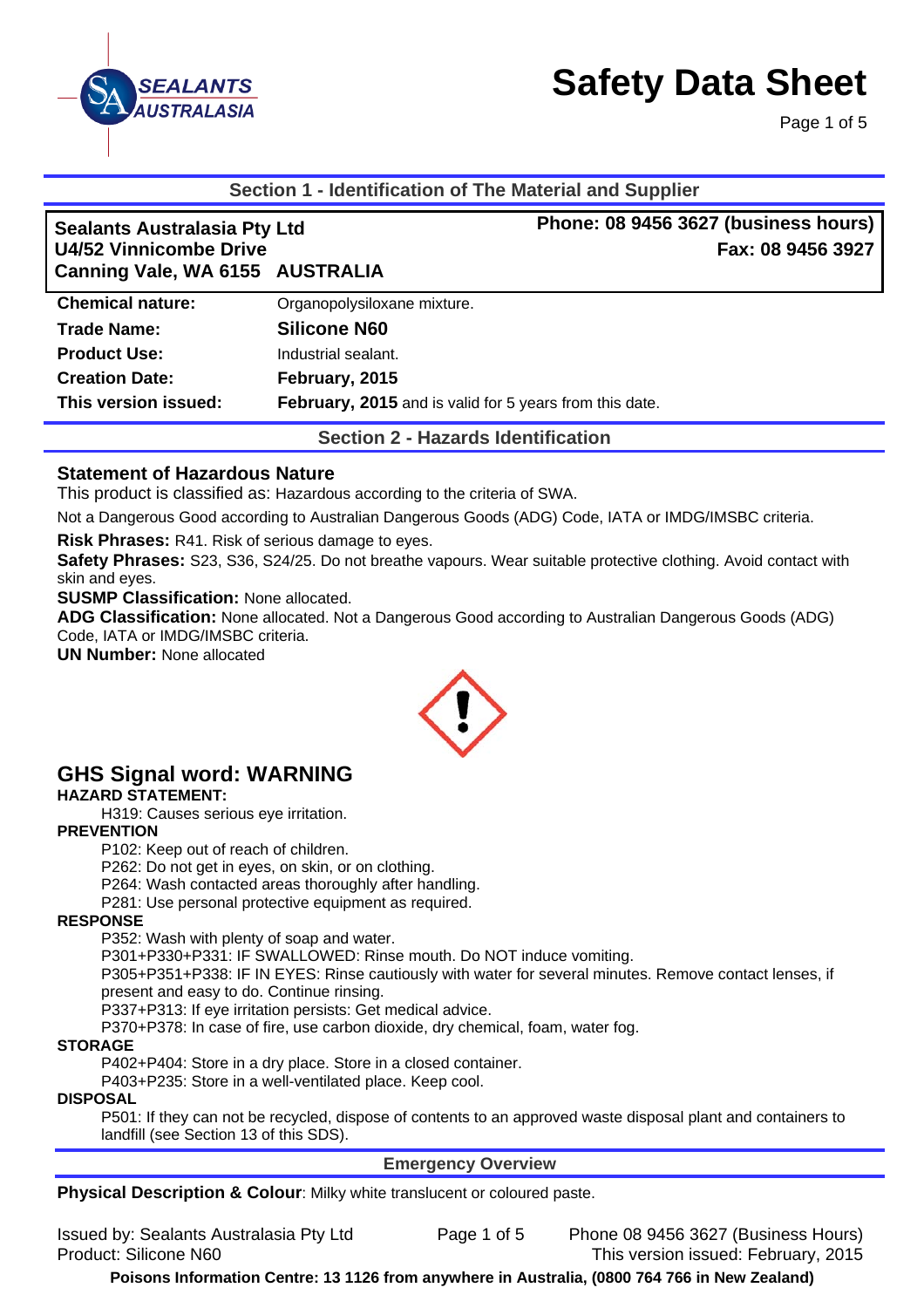

Page 2 of 5

**Odour:** Characteristic oxime odour.

**Major Health Hazards:** may cause serious damage to eyes.

#### **Potential Health Effects**

#### **Inhalation:**

**Short Term Exposure:** Available data indicates that this product is not harmful. However product may be mildly irritating, although unlikely to cause anything more than mild transient discomfort.

**Long Term Exposure:** No data for health effects associated with long term inhalation.

### **Skin Contact:**

**Short Term Exposure:** Available data indicates that this product is not harmful. It should present no hazards in normal use. However product is believed to be mildly irritating, but is unlikely to cause anything more than mild transient discomfort.

**Long Term Exposure:** No data for health effects associated with long term skin exposure.

# **Eye Contact:**

**Short Term Exposure:** This product is a severe eye irritant. Symptoms may include stinging and reddening of eyes and watering which may become copious. Other symptoms such as swelling of eyelids and blurred vision may also become evident. If exposure is brief, symptoms should disappear once exposure has ceased. However, lengthy exposure or delayed treatment is likely to cause permanent damage.

**Long Term Exposure:** No data for health effects associated with long term eye exposure.

### **Ingestion:**

**Short Term Exposure:** Significant oral exposure is considered to be unlikely. However, this product is an oral irritant. Symptoms may include burning sensation and reddening of skin in mouth and throat. Other symptoms may also become evident, but all should disappear once exposure has ceased.

**Long Term Exposure:** No data for health effects associated with long term ingestion.

#### **Carcinogen Status:**

**SWA:** No significant ingredient is classified as carcinogenic by SWA.

**NTP:** No significant ingredient is classified as carcinogenic by NTP.

**IARC:** No significant ingredient is classified as carcinogenic by IARC.

| <b>Section 3 - Composition/Information on Ingredients</b> |               |        |         |                                                    |  |
|-----------------------------------------------------------|---------------|--------|---------|----------------------------------------------------|--|
| Ingredients                                               | <b>CAS No</b> | Conc.% |         | TWA (mg/m <sup>3</sup> ) STEL (mg/m <sup>3</sup> ) |  |
| Non hazardous Organopolysiloxane mixture                  | secret        | 100    | not set | not set                                            |  |

This is a commercial product whose exact ratio of components may vary slightly. Minor quantities of other non hazardous ingredients are also possible.

The SWA TWA exposure value is the average airborne concentration of a particular substance when calculated over a normal 8 hour working day for a 5 day working week. The STEL (Short Term Exposure Limit) is an exposure value that may be equalled (but should not be exceeded) for no longer than 15 minutes and should not be repeated more than 4 times per day. There should be at least 60 minutes between successive exposures at the STEL. The term "peak "is used when the TWA limit, because of the rapid action of the substance, should never be exceeded, even briefly.

# **Section 4 - First Aid Measures**

#### **General Information:**

You should call The Poisons Information Centre if you feel that you may have been poisoned, burned or irritated by this product. The number is 13 1126 from anywhere in Australia (0800 764 766 in New Zealand) and is available at all times. Have this SDS with you when you call.

**Inhalation:** First aid is not generally required. If in doubt, contact a Poisons Information Centre or a doctor.

**Skin Contact:** Quickly and gently brush away excess particles. Wash gently and thoroughly with water (use nonabrasive soap if necessary) for 10 minutes or until chemical is removed. If irritation persists, repeat flushing and obtain medical advice.

**Eye Contact:** Quickly and gently brush particles from eyes. Immediately flush the contaminated eye(s) with lukewarm, gently flowing water for 15 minutes or until the product is removed, while holding the eyelid(s) open. Take care not to rinse contaminated water into the unaffected eye or onto the face. Obtain medical attention immediately. Take special care if exposed person is wearing contact lenses.

Issued by: Sealants Australasia Pty Ltd Page 2 of 5 Phone 08 9456 3627 (Business Hours) Product: Silicone N60 This version issued: February, 2015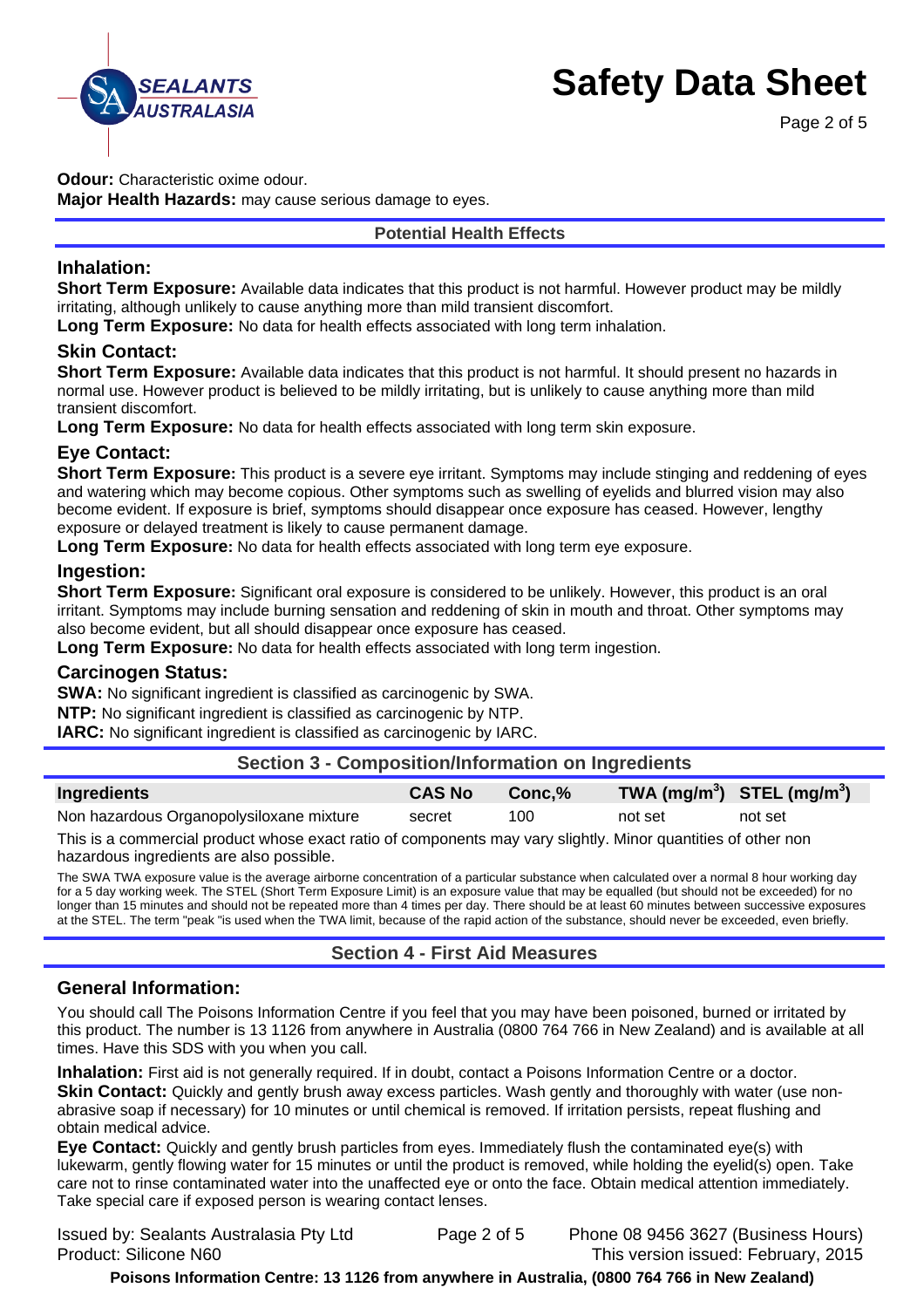

Page 3 of 5

**Ingestion:** If swallowed, do NOT induce vomiting. Wash mouth with water and contact a Poisons Information Centre, or call a doctor.

### **Section 5 - Fire Fighting Measures**

**Fire and Explosion Hazards**: The major hazard in fires is usually inhalation of heated and toxic or oxygen deficient (or both), fire gases. There is no risk of an explosion from this product under normal circumstances if it is involved in a fire.

Fire decomposition products from this product may be toxic if inhaled. Take appropriate protective measures. **Extinguishing Media:** In case of fire, use carbon dioxide, dry chemical, foam, water fog.

**Fire Fighting:** If a significant quantity of this product is involved in a fire, call the fire brigade.

| <b>Flash point:</b>              | No data  |
|----------------------------------|----------|
| <b>Upper Flammability Limit:</b> | No data. |
| <b>Lower Flammability Limit:</b> | No data. |
| <b>Autoignition temperature:</b> | No data. |
| <b>Flammability Class:</b>       | No data. |

**Section 6 - Accidental Release Measures** 

**Accidental release:** In the event of a major spill, prevent spillage from entering drains or water courses. Wear full protective chemically resistant clothing including eye/face protection, gauntlets and self contained breathing apparatus. See below under Personal Protection regarding Australian Standards relating to personal protective equipment. Suitable materials for protective clothing include rubber. Eye/face protective equipment should comprise as a minimum, protective glasses and, preferably, goggles. If there is a significant chance that dusts are likely to build up in cleanup area, we recommend that you use a suitable Dust Mask.

Stop leak if safe to do so, and contain spill. Sweep up and shovel or collect recoverable product into labelled containers for recycling or salvage, and dispose of promptly. Consider vacuuming if appropriate. Recycle containers wherever possible after careful cleaning. After spills, wash area preventing runoff from entering drains. If a significant quantity of material enters drains, advise emergency services. This material may be suitable for approved landfill. Ensure legality of disposal by consulting regulations prior to disposal. Thoroughly launder protective clothing before storage or re-use. Advise laundry of nature of contamination when sending contaminated clothing to laundry.

# **Section 7 - Handling and Storage**

**Handling:** Keep exposure to this product to a minimum, and minimise the quantities kept in work areas. Check Section 8 of this SDS for details of personal protective measures, and make sure that those measures are followed. The measures detailed below under "Storage" should be followed during handling in order to minimise risks to persons using the product in the workplace. Also, avoid contact or contamination of product with incompatible materials listed in Section 10.

**Storage:** Store packages of this product in a cool place. Make sure that containers of this product are kept tightly closed. Keep containers dry and away from water. Make sure that the product does not come into contact with substances listed under "Incompatibilities" in Section 10. Check packaging - there may be further storage instructions on the label.

# **Section 8 - Exposure Controls and Personal Protection**

The following Australian Standards will provide general advice regarding safety clothing and equipment:

Respiratory equipment: **AS/NZS 1715**, Protective Gloves: **AS 2161**, Occupational Protective Clothing: AS/NZS 4501 set 2008, Industrial Eye Protection: **AS1336** and **AS/NZS 1337**, Occupational Protective Footwear: **AS/NZS2210**.

#### **SWA Exposure Limits TWA (mg/m<sup>3</sup>**

**) STEL (mg/m<sup>3</sup> )** 

Exposure limits have not been established by SWA for this product.

No special equipment is usually needed when occasionally handling small quantities. The following instructions are for bulk handling or where regular exposure in an occupational setting occurs without proper containment systems. **Ventilation:** This product should only be used in a well ventilated area. If natural ventilation is inadequate, use of a fan is suggested.

**Eye Protection:** Protective glasses or goggles must be worn when this product is being used. Failure to protect your eyes may lead to severe harm to them or to general health. Emergency eye wash facilities must also be available in an area close to where this product is being used.

Issued by: Sealants Australasia Pty Ltd Page 3 of 5 Phone 08 9456 3627 (Business Hours) Product: Silicone N60 This version issued: February, 2015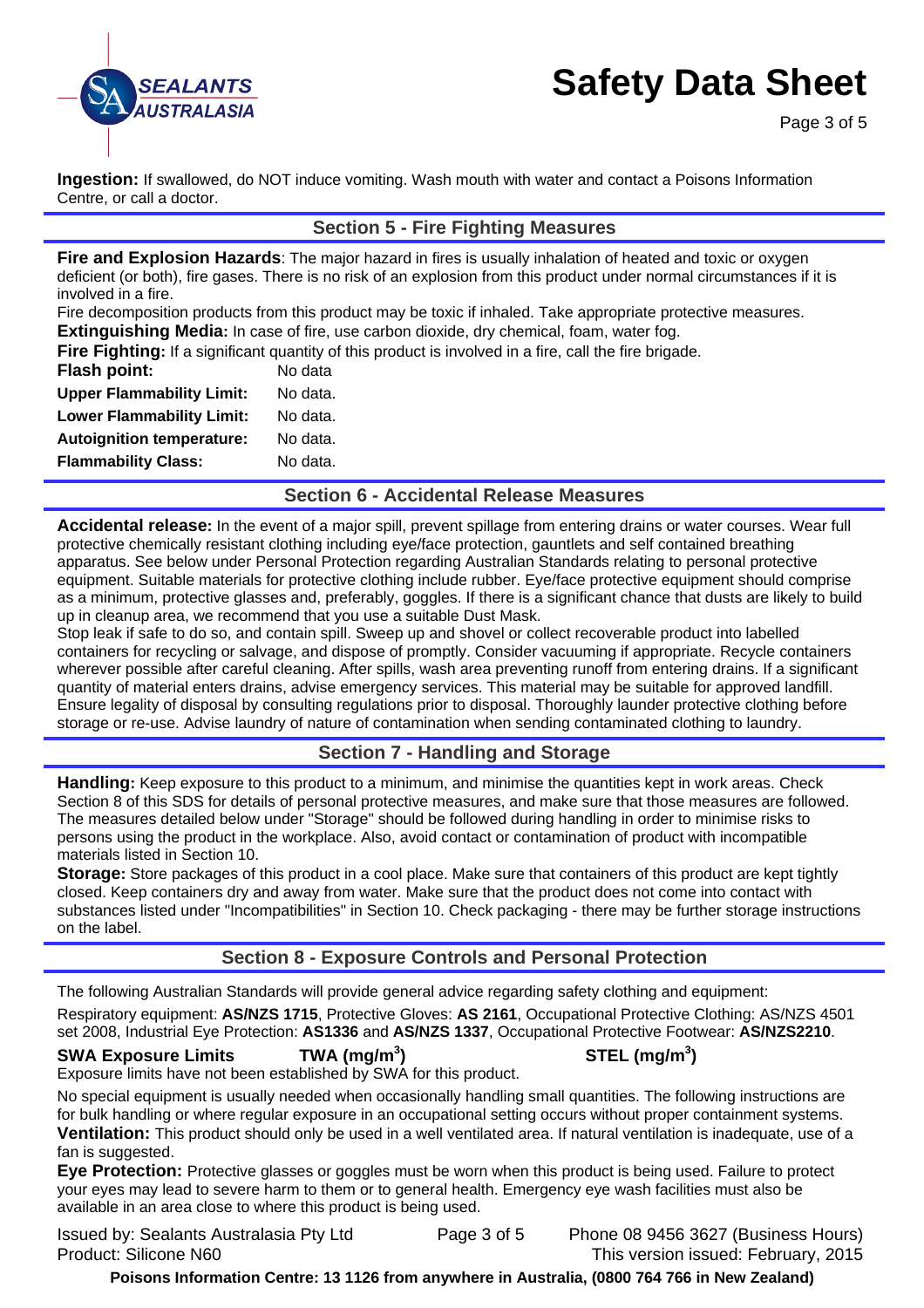

**Skin Protection:** You should avoid contact even with mild skin irritants. Therefore you should wear suitable impervious elbow-length gloves and facial protection when handling this product. See below for suitable material types.

**Protective Material Types:** We suggest that protective clothing be made from the following materials: rubber. **Respirator:** If there is a significant chance that dusts are likely to build up in the area where this product is being used, we recommend that you use a suitable Dust Mask.

Eyebaths or eyewash stations and safety deluge showers should, if practical, be provided near to where this product is being handled commercially.

#### **Section 9 - Physical and Chemical Properties:**

| <b>Physical Description &amp; colour:</b> | Milky white translucent or coloured paste.      |
|-------------------------------------------|-------------------------------------------------|
| Odour:                                    | Characteristic oxime odour.                     |
| <b>Boiling Point:</b>                     | Not available.                                  |
| <b>Freezing/Melting Point:</b>            | No specific data. Paste at normal temperatures. |
| Volatiles:                                | No data.                                        |
| <b>Vapour Pressure:</b>                   | Negligible at normal ambient temperatures.      |
| <b>Vapour Density:</b>                    | Not applicable.                                 |
| <b>Specific Gravity:</b>                  | 1.05 at $25^{\circ}$ C                          |
| <b>Water Solubility:</b>                  | Insoluble (reacts slowly).                      |
| pH:                                       | No data.                                        |
| <b>Volatility:</b>                        | Negligible at normal ambient temperatures.      |
| <b>Odour Threshold:</b>                   | No data.                                        |
| <b>Evaporation Rate:</b>                  | -1                                              |
|                                           |                                                 |
| <b>Coeff Oil/water Distribution:</b>      | No data                                         |
| <b>Viscosity:</b>                         | Not applicable.                                 |
| <b>Autoignition temp:</b>                 | No data.                                        |

# **Section 10 - Stability and Reactivity**

**Reactivity:** No significant decomposition products. Exposure to air or moisture until ready to use – Causes curing and methylethylketoxime vapours form gradually.

**Conditions to Avoid:** This product should be kept in a cool place, preferably below 30°C. Keep containers tightly closed. Containers should be kept dry.

**Incompatibilities:** water, acids, bases, oxidising agents.

**Fire Decomposition:** Combustion forms carbon dioxide, and if incomplete, carbon monoxide and possibly smoke. Water is also formed. Silicon compounds and formaldehyde. Carbon monoxide poisoning produces headache, weakness, nausea, dizziness, confusion, dimness of vision, disturbance of judgment, and unconsciousness followed by coma and death.

Water, moisture, or humid air can cause thermal breakdown of methylethylketoxime (MEKO) during fire or very high heat condition. Male rodents exposed to MEKO vapour at high concentration throughout their lifetime developed liver cancer. But relevance to humans is uncertain.

**Polymerisation:** This product will not undergo polymerisation reactions.

#### **Section 11 - Toxicological Information**

**Target Organs:** There is no data to hand indicating any particular target organs.

#### **Classification of Hazardous Ingredients**

Ingredient **Risk Phrases** 

No ingredient mentioned in the HSIS Database is present in this product at hazardous concentrations.

 $LD_{50}$  Oral, Rat 4000mg/kg LC<sub>50</sub> Inhalation, Rat = >4.8mg/L/4hr **For methylethylketoxime (MEKO):** 

**Skin Sensitization:** Positive(guinea pig)

**Neurotoxicity:** High dose can produce transient and reversible change in neurobehavioral function. No evidence of cumulative neurotoxicity was detected.

Issued by: Sealants Australasia Pty Ltd Page 4 of 5 Phone 08 9456 3627 (Business Hours) Product: Silicone N60 This version issued: February, 2015